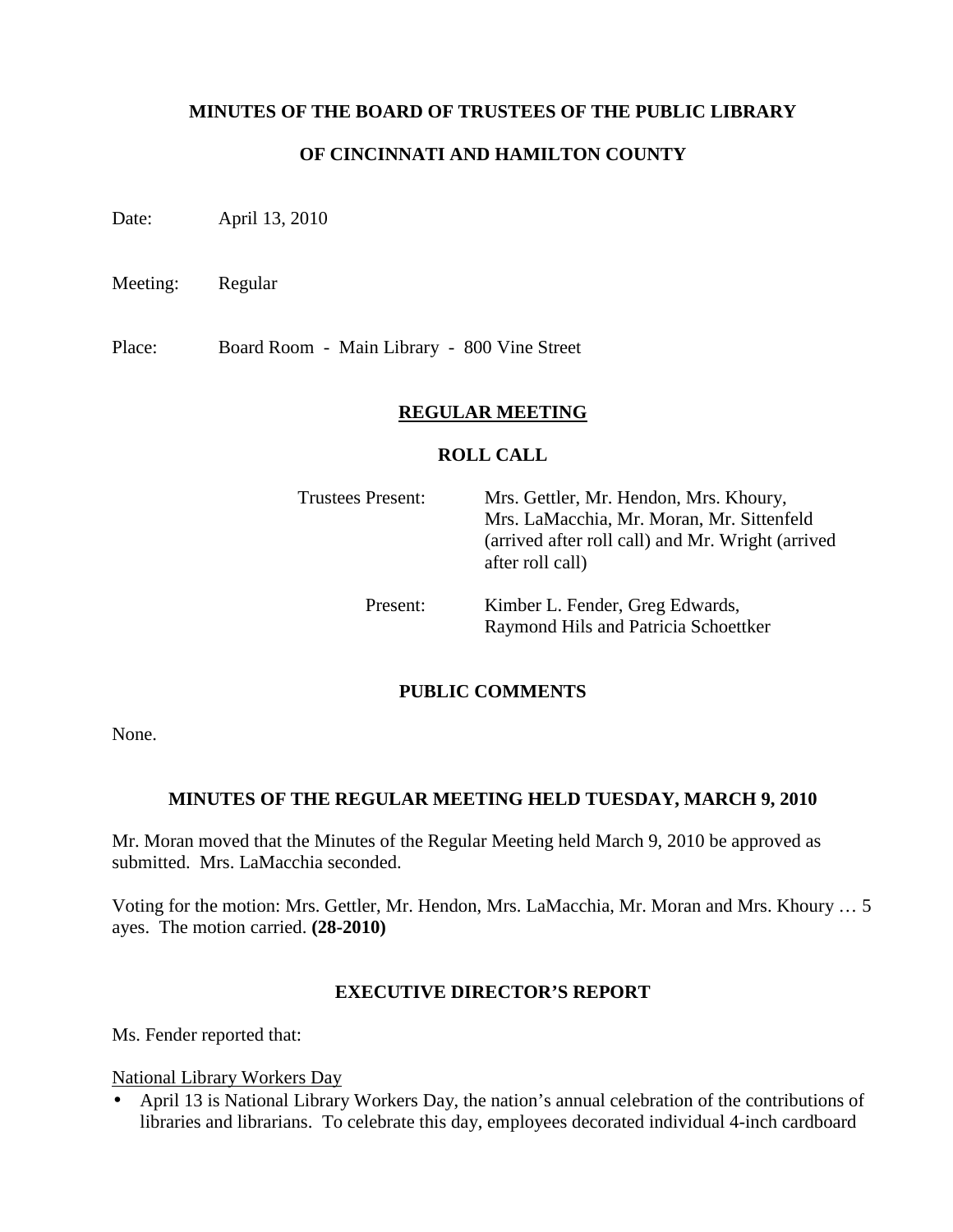squares to create a work of art that will be displayed in the Main Library through the end of April. To recognize the efforts of the staff in non-public areas, photographs with a brief description of the work they perform will be on the Library's website. Thank you notes and chocolates were delivered to each department and branch.

She expressed sincere appreciation to all staff for their hard work, dedication and commitment to excellence in customer service.

## Mr. Sittenfeld arrived.

Bill and Melinda Gates Foundation Opportunity Online Hardware Grant

• the Library's first year participation in The Bill and Melinda Gates Foundation Opportunity Online Hardware Grant required certification of 25% matching funds, attendance at an advocacy training program, completion of a technology inventory and a survey. The Library completed these requirements, received the year 1 funding and purchased equipment. The installation of computers at 17 branches is scheduled for completion by the end of June.

Second year participation requires certification of 50% matching funds, or \$97,500, which is included in our 2010 appropriations. Over the two years of the grant, our Library will receive \$259,350 from the Gates Foundation with matching fund contributions of \$151,450.

## Leadership Exchange

• she has been invited to participate in the Cincinnati USA Regional Chamber of Commerce's visit to Pittsburgh from June 28 – 30. Along with other community leaders, she will be exchanging ideas and looking for opportunities for the Library's participation in the success of our region. The Friends of the Public Library will underwrite the cost of her participation

# Mr. Wright arrived.

# Leadership Cincinnati

she has been asked to apply to  $2010$  Leadership Cincinnati – a 10-month program of the Cincinnati USA Regional Chamber of Commerce that since 1977 has helped leaders prepare for greater community-wide responsibility. Her participation in this program, which begins in September 2010 and concludes in June 2011, requires a commitment from the Library for several days of her time and a tuition payment of \$3,500.

# "Best Use of Public Funds" *CityBeat*'s Best of Cincinnati 2010

- the readers of *CityBeat* magazine voted the Public Library of Cincinnati and Hamilton County as the "Best Use of Public Funds" in their 14<sup>th</sup> annual Best of Cincinnati issue. In addition, the Main Library was the *CityBeat* Staff Pick for "Best Jazz Resource."
- the Friends of the Public Library book sales were recognized with a Staff Pick Best for "Best" Used Book Sale".

# *Cincinnati Magazine* Article Articulates Need for Libraries

• an article entitled "Why Libraries Matter" in the April 2010 issue of *Cincinnati Magazine*, eloquently tells why libraries are still important in today's world of Internet access and google searching. Albert Pyle, Executive Director of the Mercantile Library, wrote the article to celebrate the Mercantile's 175<sup>th</sup> anniversary but much of the article talks about public libraries and more specifically about our public library.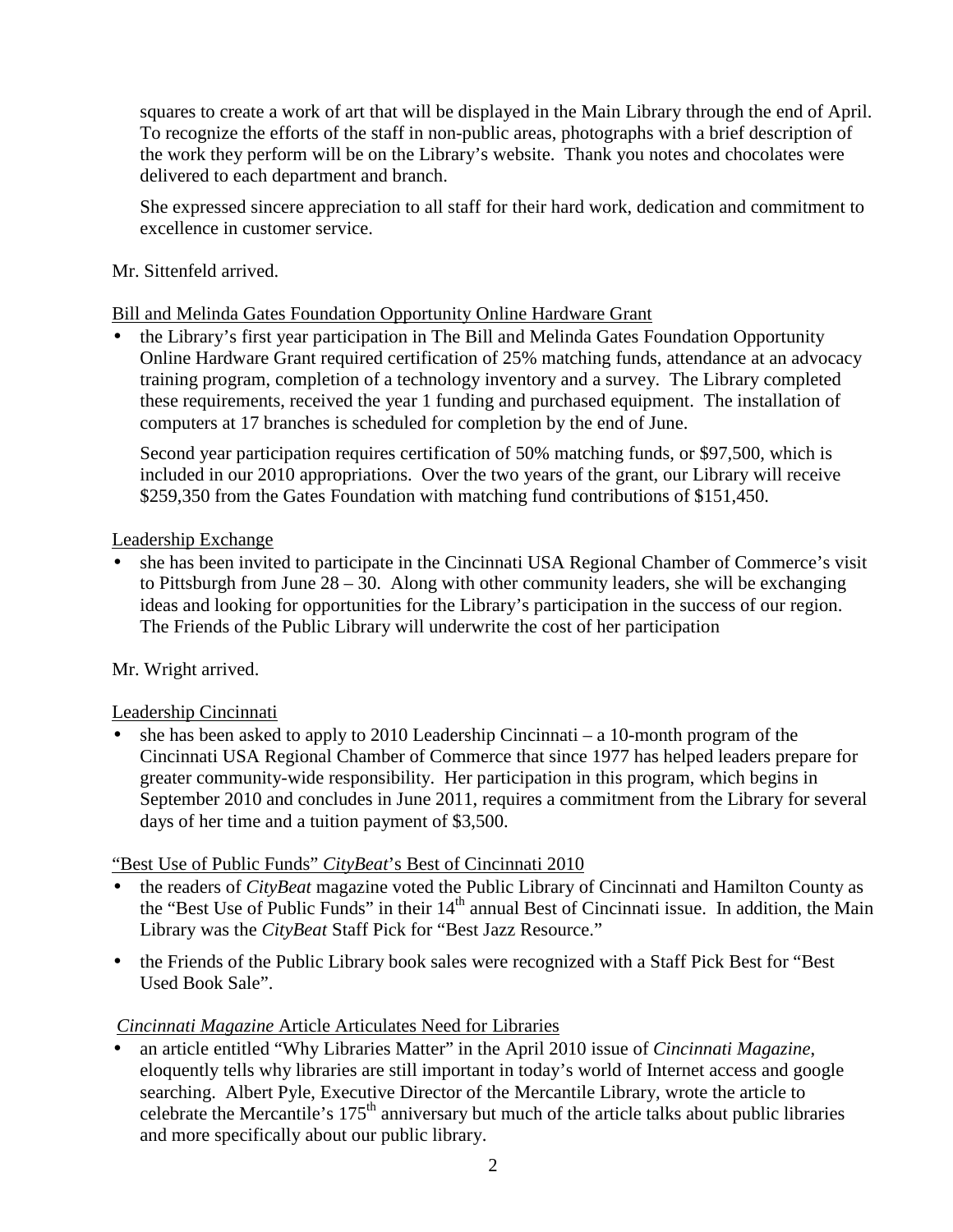# LSTA Grant Application – 1848 Panorama of Cincinnati Daguerreotype

• the Library is partnering with Cincinnati Public Schools in applying for a Library Services and Technology Act (LSTA) Grant to build a web application to showcase the Library's 1848 Panorama of Cincinnati daguerreotype and to purchase furniture and equipment to display the daguerreotype in the Cincinnati Room. The daguerreotype has not been displayed for over fifty years so this grant would provide not only physical access, but virtual access as well. The Cincinnati Public Schools will make the content of the website part of their curriculum and bring students to the Library to view the daguerreotype. If awarded, the grant would provide \$78,922. Part of the required matching funds of \$26,308 have been budgeted by the Friends of the Library and the balance will be requested from the Library Foundation.

### University Digitization Partnerships

• LSTA grants to the University of Cincinnati to complete the digitization of their yearbooks and Xavier University to digitize a collection of presidential letters will bring the Library \$27,861 for digitization services. In addition, digitized copies of the materials will be made available on the Library's Virtual Library.

### Success by 6 Steering Council – Bond Hill Branch Tour

• the Success by 6 Steering Council will meet April 13 at the Cincinnati-Hamilton County Community Action Agency (CAA). As a member of this Council, she invited the other members to a private tour of the Bond Hill branch, which is located within the CAA facility.

### State Library of Ohio

• a letter expressing the Board's concerns about the timeline of the search for a new State Librarian was sent to Sam Schloemer, District 4 (Hamilton County) representative on the Ohio Board of Education, the appointing body for the State Library Board. On April 8, the State Library Board appointed Beverly Cain, formerly Director of the Portsmouth Public Library, as State Librarian effective June 1.

In response to the extension of another invitation to the State Library Board to hold a meeting in Cincinnati, they have expressed interest in coming here for their retreat next Spring.

As suggested by Paul Sittenfeld, she asked and received agreement from Joe Dehner to nominate him for the State Library Board. The Board will have a vacancy in December.

#### Opportunity for All: How the American Public Benefits from Internet Access at U.S.Libraries

- newspapers across the country, including the *Cincinnati Enquirer*, reported on the findings of a recent study of the ways people use Internet access in public libraries. The study funded by the Bill and Melinda Gates Foundation and conducted by the University of Washington Information School gathered information through in-person interviews and telephone and online surveys. The study found that:
	- Internet access is one of the most sought after public library services, used by 45% of 169 million public library visitors over the past year.
	- more than 75% of those using a public library's Internet access had Internet access at home, work or elsewhere.
	- 77 million people age 14 or older used the Internet at a public library, 32% of the US population.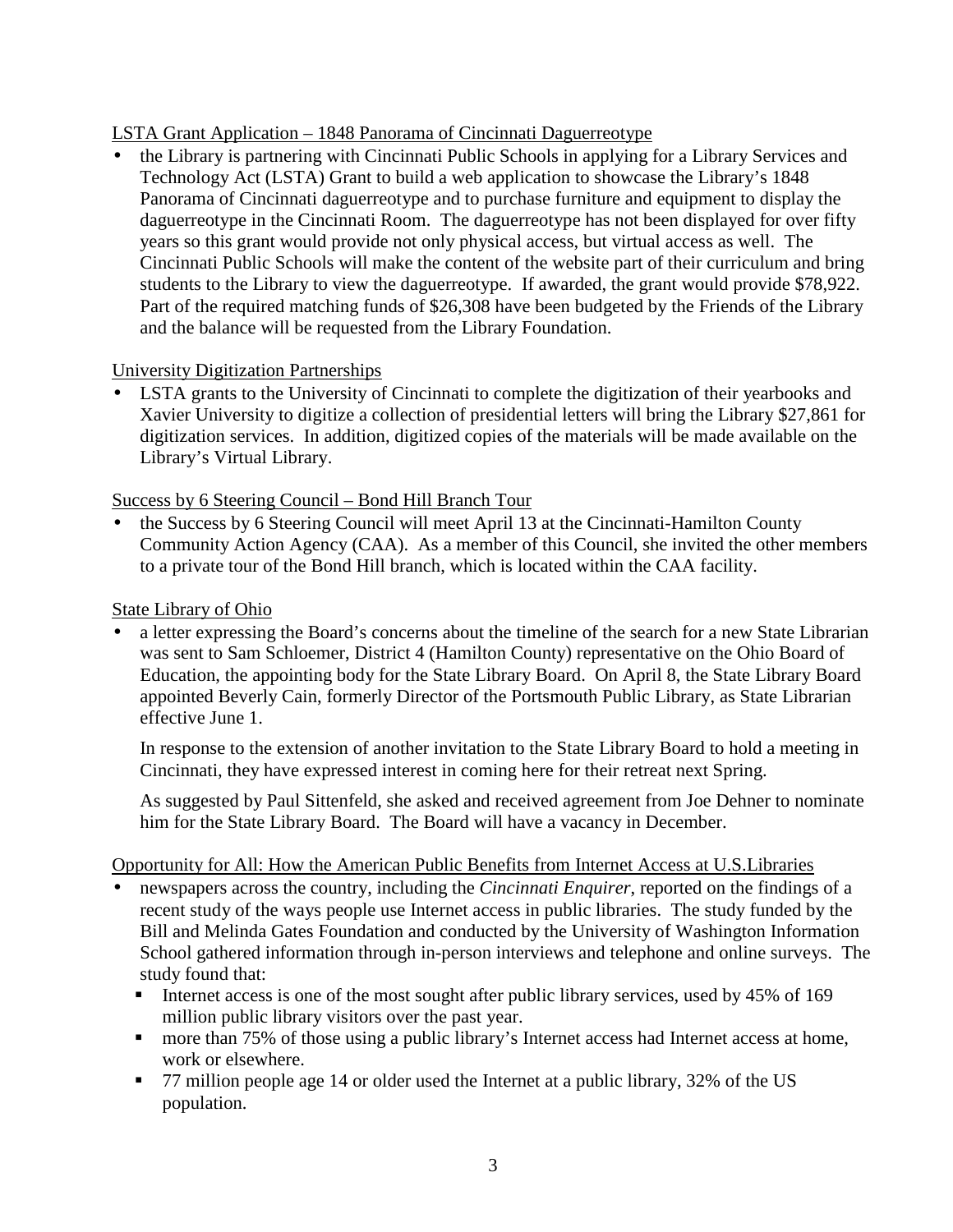although people of all ages, races, incomes and education levels use library computers, use was highest among those living below the poverty line, with 44% of people living in households below the poverty line turning to the Library for Internet access, 61% for young adults (14-24) living in households below the poverty line.

The study ranked key uses of library computers: social connections 60%, education 42%, employment 40%, health and wellness 37%, government and legal 34%, community engagement 33%, managing finances 25% and entrepreneurship 7%. Report recommendations urge the inclusion of public libraries in initiatives such as broadband deployment and economic and workforce development strategies.

Mr. Moran recommended that this report be made available on the Library's website.

How Libraries Stack Up: 2010

• OCLC, a nonprofit library cooperative based in Dublin Ohio, periodically conducts research on library use and perceptions. Their recently released *How libraries stack up: 2010* reported that public libraries are greatly increasing the availability of services such as computer training and employment assistance at a time when demand and need is greater than ever, in addition to providing reference assistance, programs to encourage reading and early childhood literacy and, of course, books.

Mr. Moran moved that the Executive Director's Report be approved as submitted, including approval of Ms. Fender's participation in 2010 Leadership Cincinnati program and application for an LSTA grant for the 1848 Panorama of Cincinnati Daguerreotype. Mrs. LaMacchia seconded.

Voting for the motion: Mrs. Gettler, Mr. Hendon, Mrs. LaMacchia, Mr. Moran, Mr. Sittenfeld, Mr. Wright and Mrs. Khoury … 7 ayes. The motion carried. **(29-2010)**

# **FISCAL OFFICER'S REPORT**

Ms. Schoettker reported that:

#### Status of Funding

• In response to her written request to the Hamilton County Auditor for an advance of the property taxes collected for the Library to date, on March 18 the County posted \$7,856,000 to our account.

Public Library Fund distributions for January to April 2010 – ¼ of the year – are 17% less than 2009, 2% less than the estimate on which our 2010 appropriations are based.

The Hamilton County Auditor's estimate of 2010 levy funding, \$19,895,770, is slightly less than the estimate made last year by the office of the Hamilton County Commissioners. Since 2010 estimated revenue was not fully appropriated for expenditure in January, neither of these projected shortfalls presents a risk of overspending at this time. However, less revenue may be available for carrying forward into 2011 to support future budgets.

#### Monthly Financial Report

• the financial report was submitted for the period ending March 31, 2010.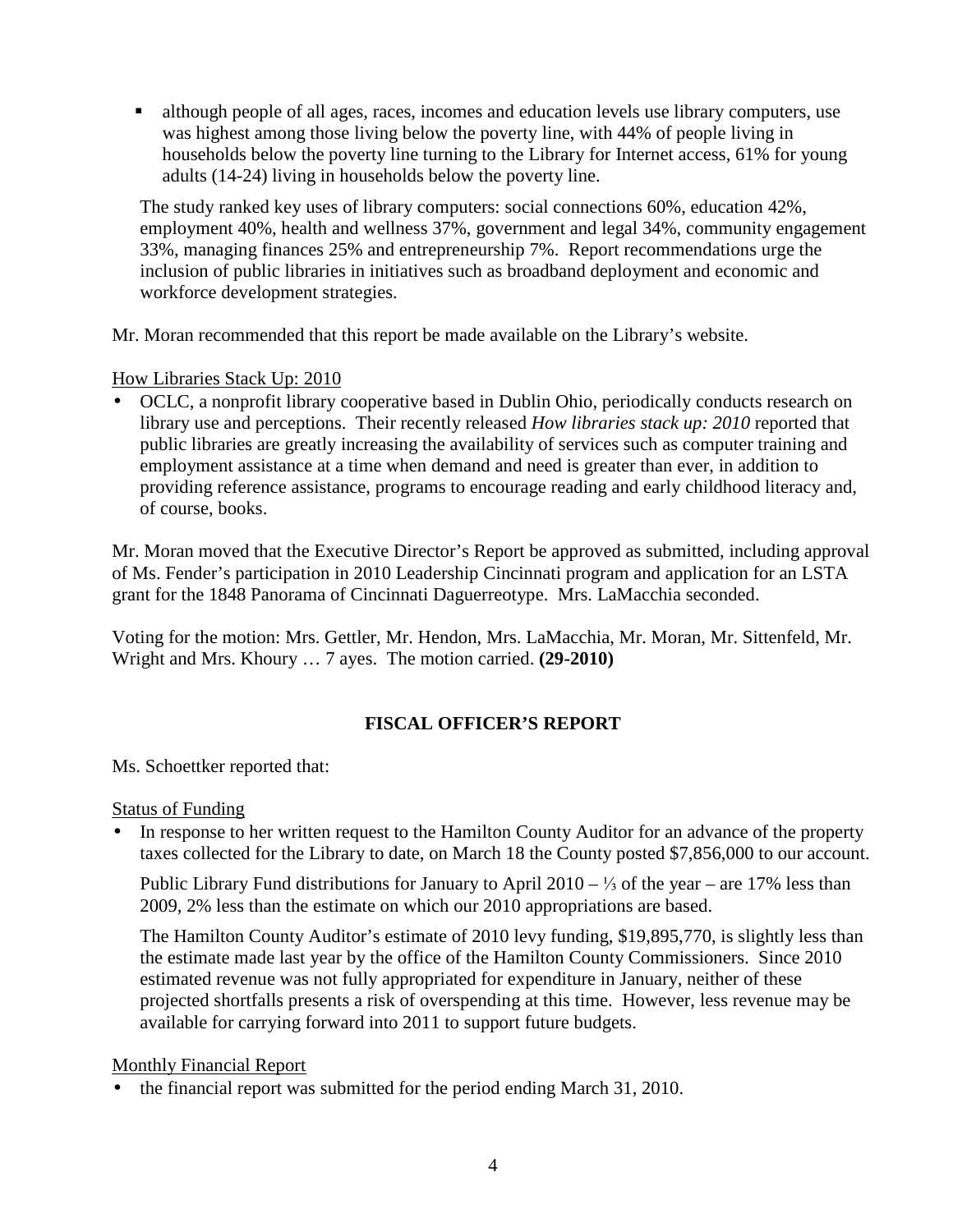Investment Report

• the investment report was submitted for the month ending March 31, 2010.

### Finance & Audit Committee Meeting

Ms. Schoettker requested that a Finance and Audit Committee meeting be scheduled before the end of April.

Mr. Hendon moved that the Board approve the Fiscal Officer's Report as submitted, including the financial and investment reports. Mr. Wright seconded.

Voting for the motion: Mrs. Gettler, Mr. Hendon, Mrs. LaMacchia, Mr. Moran (except pass on investment report), Mr. Sittenfeld, Mr. Wright and Mrs. Khoury … 7 ayes. The motion carried. **(30-2010))**

# **LIBRARY SERVICES AND ADMINISTRATION COMMITTEE REPORTS**

## **LIBRARY SERVICES**

#### Rick Steves Program

Mrs. LaMacchia reported that with an estimated attendance of 1,500 people, the March 27 program with noted travel writer Rick Steves was the most successful author visit the Library has ever hosted. The event also raised funds for the Library Foundation (51 people paid \$100 each to attend a luncheon and reception) and the Friends of the Public Library (the Friends sold new memberships and the Friends Shop sold \$900 in merchandise). Additionally, Joseph-Beth booksellers sold books at the program and 20% of the proceeds went to the Friends.

Mrs. LaMacchia introduced Bob Burdick, manager of the Blue Ash Branch.

#### Changes in the Past 40 Years

Bob Burdick talked about changes in services and processes over the 40 years he has worked at the Library and about current service at the Blue Ash Branch. Despite process changes over the past 40 years, the goal is still to provide great service through exciting programming and placing materials in the hands of customers.

Mrs. LaMacchia reported that:

#### Remote Reference

- there are four avenues for customers to submit questions remotely for Library staff to answer: telephone, e-mail, Know-it-Now (interactive chat), and text messaging. With one exception, all remote questions come into a central Remote Reference Center located in the Information & Reference Department at the Main Library. The exception is circulation-related telephone questions (renewals and library card issues), which are handled by the Circulation Services Department at the Main Library.
	- Incoming telephone calls in 2009 totaled  $383,142$  (124,803 reference/258,339) circulation). Reference calls have increased by 7% year-to-date 2010.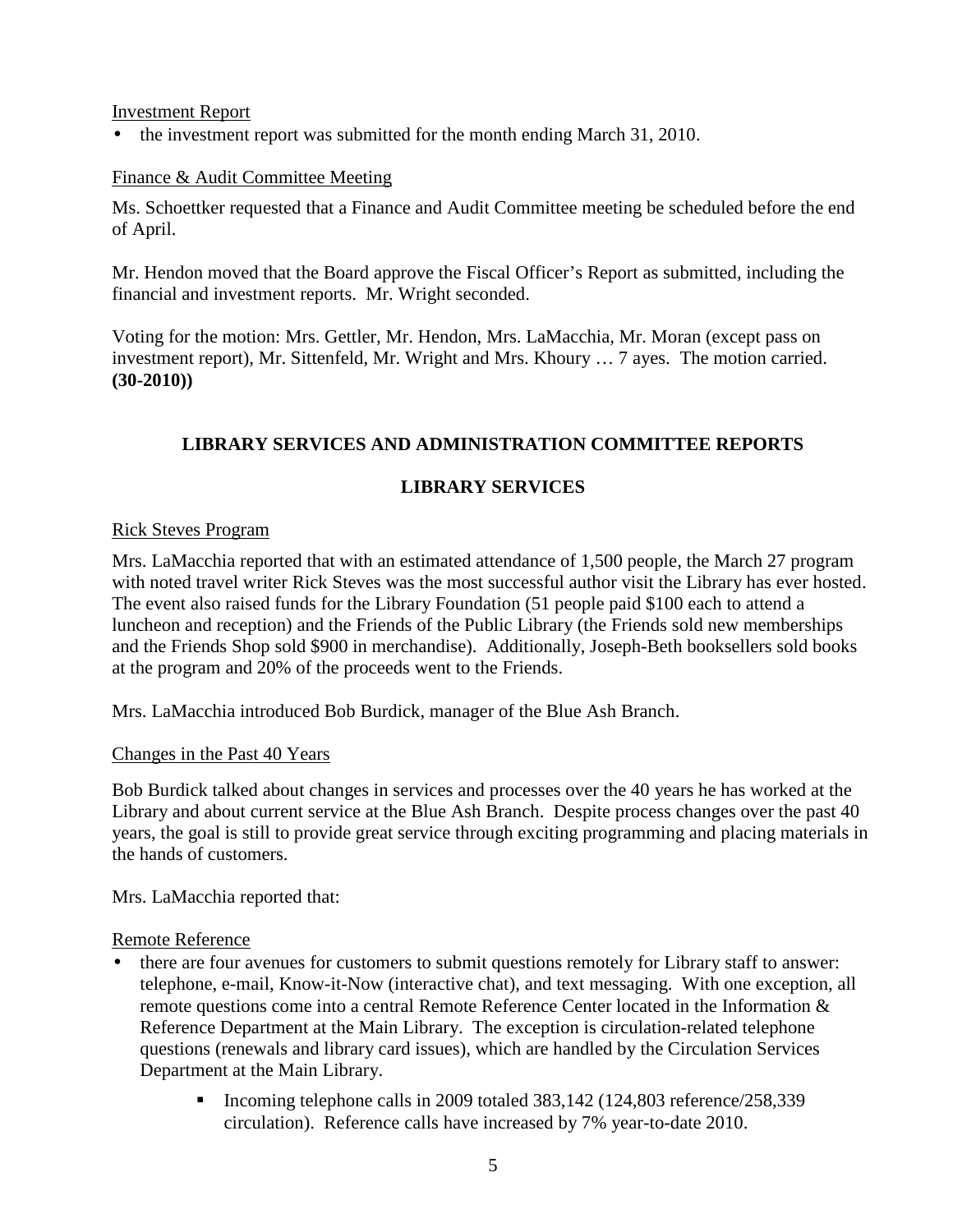- About 1,800 reference e-mails were received in 2009 and they have increased 5% year-to-date 2010.
- Via Know-it-Now, an interactive chat reference service the Library participates in cooperatively with other Ohio public libraries, we received 606 contacts last year.
- Through a new service introduced by the Library in 2009, customers can use their mobile device to text the Library reference or informational questions any hours the Main Library is open. A total of 262 text messages were received from June to December 2009 and in the first three months of 2010 we've received a total of 873 – a 233% increase!

## Passport Application Service

• the Main Library is an Authorized Passport Application Acceptance Facility. Eighteen employees in the Information & Reference Department who are trained as Certified Passport Agents complete passport applications for customers and route them to the U.S. Department of State. Mandated fees include a \$75 passport fee payable to the Department of State and a \$25 execution fee payable to the Library. The 1,395 applications processed in 2009 were 49% more than 2008. A 66% increase over the same period last year is driven in large part by expanded passport-required travel and reductions in the number of applications being accepted by the Post Office due to budget constraints. The Library's service is conveniently available seven days a week.

The Library's passport service is promoted on our website, through signage and in our welcome brochure. Mrs. Gettler suggested a phone directory listing under "passports".

### Programs of Note

- the following programs are planned:
	- National Poetry Month an April celebration of poetry established by the American Academy of Poets.
	- Author Visit: Phillip Nuxhall*,* discussing his new book *Beauty in the Grove: Spring Grove Cemetery and Arboretum* on April 24.
	- Author visit: Jane Heimlich, speaking on May 2 about her new book *Out of Step*.
	- El Día de los Niños/El Día de los Libros an annual multilingual literacy fiesta presented in partnership with the Kenton County Public Library, held this year on April 25.
	- Krohn Conservatory Butterfly Show 2010, Butterflies of Japan children at Library programs created origami butterflies and insects and wrote haiku that will be displayed at the Krohn Conservatory Butterfly Show from April 17 through June 20.

# Library Usage

- in March, Main circulation increased 4.6%, digital circulation 36.6%, print usage 3.5% (30,000) more books). Overall branch circulation decreased slightly, but some branches had significant increases. The number of monthly holds checked out was 174,988, the largest since holds checkouts were first tracked in 2008 and 18% more than the same month last year. This year's On The Same Page title, *Hunger Games,* was the top circulating title for the third straight month.
- the top circulating items and statistical reports for the month of March 2010 were submitted.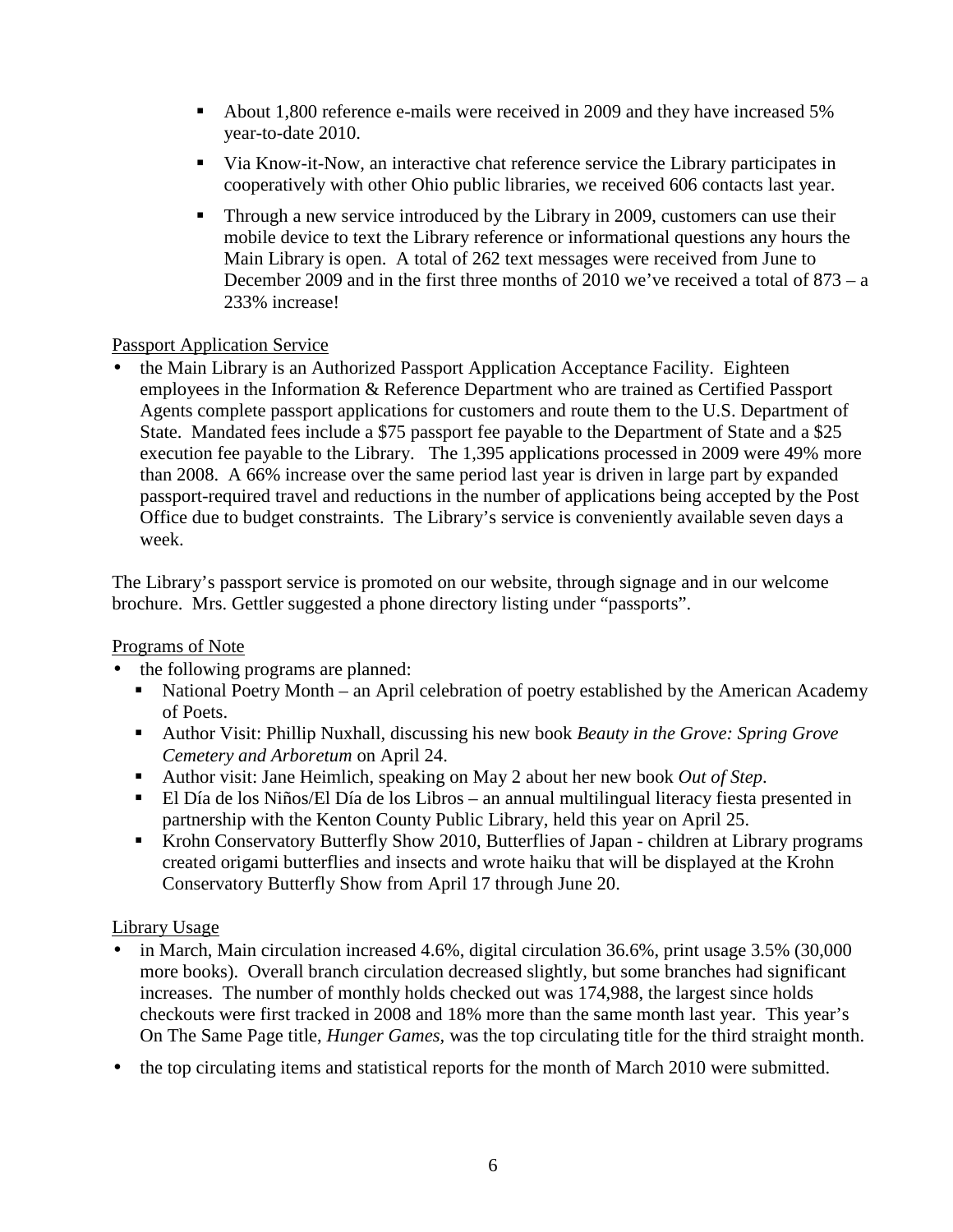# **ADMINISTRATION**

### Personnel Changes

Mrs. LaMacchia recommended that the Board approve the following personnel changes effective through April 3, 2010:

| <b>ACTION</b>            | <b>AGENCY</b>                     | <b>POSITION TITLE</b>     | <b>FTE</b> | <b>EMPLOYEE NAME</b>   | <b>EFFECTIVE</b><br><b>DATE</b> |
|--------------------------|-----------------------------------|---------------------------|------------|------------------------|---------------------------------|
| Retirement               | <b>Catalog Services</b>           | Copy Cataloger            | 1.00       | Little, Venita M.      | 03/31/10                        |
| Promotion                | Delhi Township                    | <b>Branch Manager III</b> | 1.00       | Brestel, Mary B.       | 03/07/10                        |
| Promotion                | West End                          | <b>Branch Manager I</b>   | 1.00       | Franek, Melissa F.     | 03/07/10                        |
| Promotion                | Greenhills                        | Branch Manager I          | 1.00       | Gardner Jr., Thomas A. | 03/07/10                        |
| Promotion                | <b>Children's Learning Center</b> | LSA II                    | 1.00       | McCaslin, Vanessa A.   | 03/21/10                        |
| Promotion                | Processing                        | Processing Ass't I        | 1.00       | Rachford, Jennifer R.  | 03/07/10                        |
| Promotion                | Mt. Washington                    | <b>Branch Manager II</b>  | 1.00       | Richmond, Larry        | 03/07/10                        |
| Promotion                | <b>Children's Learning Center</b> | LSA II                    | 0.50       | Rogers, Dierric T.     | 03/07/10                        |
| Appointment Covedale     |                                   | Student Shelver           | 0.30       | Brankamp, Shayna N.    | 03/21/10                        |
| Appointment Oakley       |                                   | <b>Student Shelver</b>    | 0.30       | Cabell, Nicole M.      | 03/21/10                        |
| Appointment Walnut Hills |                                   | Branch Manager I          | 1.00       | Lathrop, Benjamin A.   | 03/07/10                        |
|                          | Appointment Mt. Washington        | LSA I                     | 0.50       | Linck, Jasmine E.      | 03/21/10                        |
| Appointment Madeira      |                                   | LSA I                     | 0.50       | Wade, Donald H.        | 03/21/10                        |
|                          | Appointment Popular Library       | Shelver                   | 0.50       | Wilson, Erin E.        | 03/07/10                        |
| Change                   | Clifton                           | LSA I                     | 0.50       | Murphy, Meghan R.      | 03/21/10                        |
| Departure                | Information & Reference           | Shelver                   | 0.50       | Baum, Jessica L.       | 03/27/10                        |
| Departure                | Delhi Township                    | LSA I                     | 0.50       | Kallmeyer, Matthew R.  | 03/27/10                        |
| Departure                | <b>Materials Retrieval</b>        | Page                      | 1.00       | Thomas, Amina N.       | 03/12/10                        |

Mrs. LaMacchia also reported that:

#### SEIU 1199 Decertification

• the State Employment Relations Board (SERB) conducted a decertification election by mail for the 125 bargaining unit members on our Library staff. The tally of ballots took place on April  $6<sup>th</sup>$ in Columbus, resulting in the union being decertified with a vote of 66 to 50. This means that no Library staff is represented by a union.

In response to Mr. Moran's inquiry, Amy Banister said that a press release was issued last week.

#### Health Care Reform

• the Library is working with our benefits consultants to understand the implications of the federal Health Care and Education Reconciliation Act that was signed into law on March 23.

Mrs. LaMacchia moved that the Board approve the Library Services and Administration Committee report as submitted, including personnel changes. Mr. Sittenfeld seconded.

Voting for the motion: Mrs. Gettler, Mr. Hendon, Mrs. LaMacchia, Mr. Moran, Mr. Sittenfeld, Mr. Wright and Mrs. Khoury … 7 ayes. The motion carried. **(31-2010)**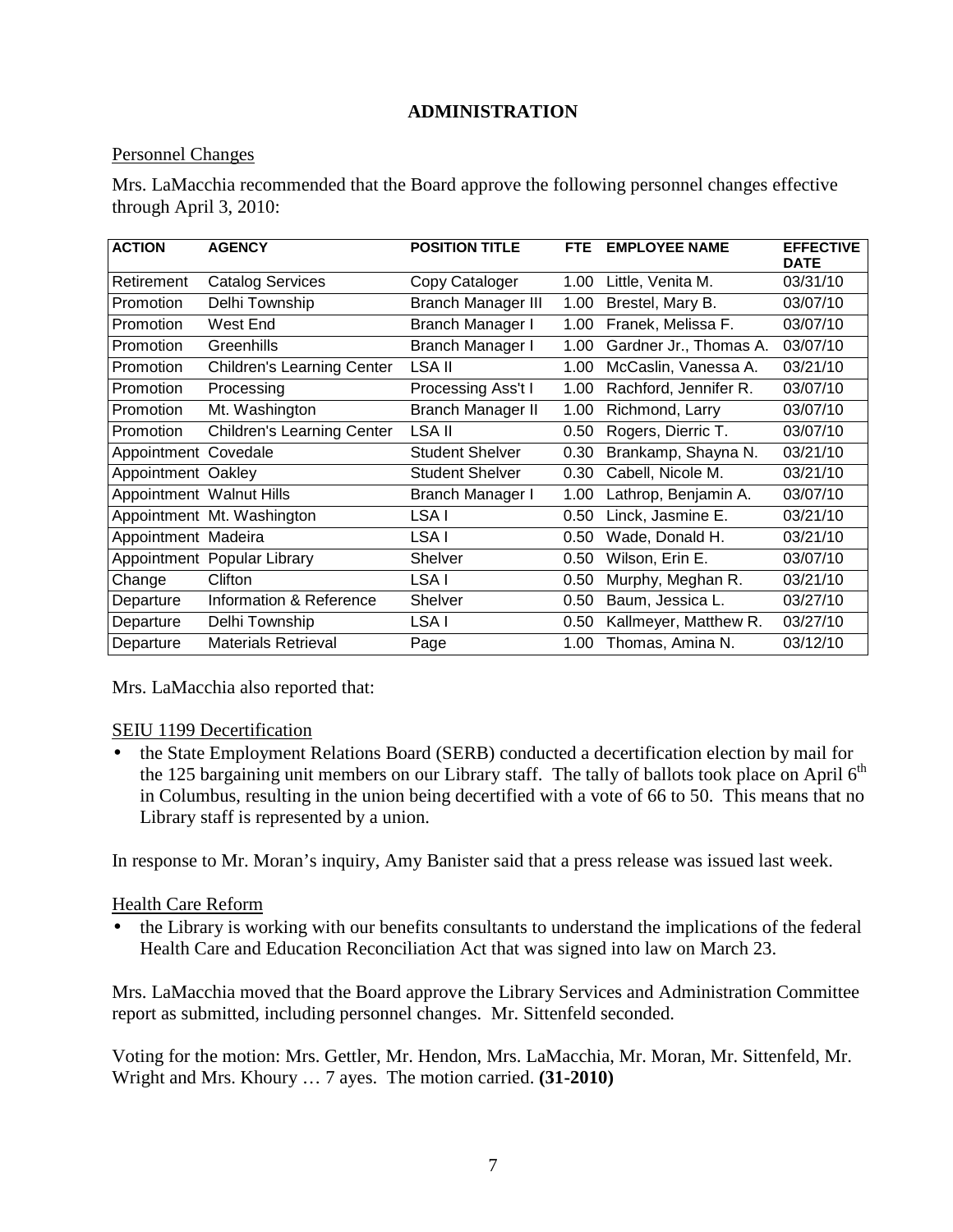## **FINANCE AND AUDIT COMMITTEE REPORTS**

No report.

# **FACILITIES COMMITTEE REPORT**

Mr. Hendon reported that the Facilities Committee met April 7, 2010. Committee Chairman Robert Hendon and Trustees Bill Moran and Ross Wright were in attendance, along with Kim Fender and Robin Savage, McClorey & Savage Architects. Mr. Hendon presented the following Committee recommendations:

3400 Brookline Avenue Property - Clifton Branch

• pursue relocation of the Clifton Branch to 3400 Brookline Avenue, take title to this property at the appropriate time and begin seeking donations of approximately \$3 million for renovation of the facility.

Mr. Hendon noted that a pledge of \$300,000 has been made for the project. Further, the Clifton Town Meeting gave their support for the project at their meeting on April 12. Ms. Fender noted that the first donation of \$500 was given at that meeting.

Mr. Sittenfeld inquired if project donations would include an endowment to fund any increases in operating costs. Mr. Moran responded that the fundraising was intended for capital costs. Ms. Fender advised that the initial estimate of increased operating cost is \$76,000 annually. Mr. Sittenfeld stated that he could not vote his approval without more information on how operating costs would be impacted and funded. Mr. Wright told Mr. Sittenfeld that he should have attended the Facilities Committee meeting to get this information.

Mr. Sittenfeld expressed concern that seeking donations for this new project would conflict with current fundraising by the Library Foundation. Mr. Moran noted that the timing of this opportunity was outside the Library's control and it will not compete with Foundation efforts. He gave as an example the current capital fundraising for the Pleasant Ridge project.

#### Capital Planning

• include the following capital projects, in priority order, in the 2011 budget:

Ongoing Maintenance Pleasant Ridge Branch ADA Upgrades St. Bernard Branch Reading Branch Woodlawn Branch Westwood Branch Parking Clifton Branch

#### 2009/10 On-Going Maintenance – ORC 3375.41

The Committee reviewed Ohio Revised Code 3375.41, which instructs public library boards that "None but the lowest responsible bid shall be accepted". A 1998 opinion from the Hamilton County Prosecuting Attorney verifies this requirement. The Library has directed Messer Construction to seek out and encourage minority contractors to bid on this project, but our contracts must be awarded to the lowest responsible bidder.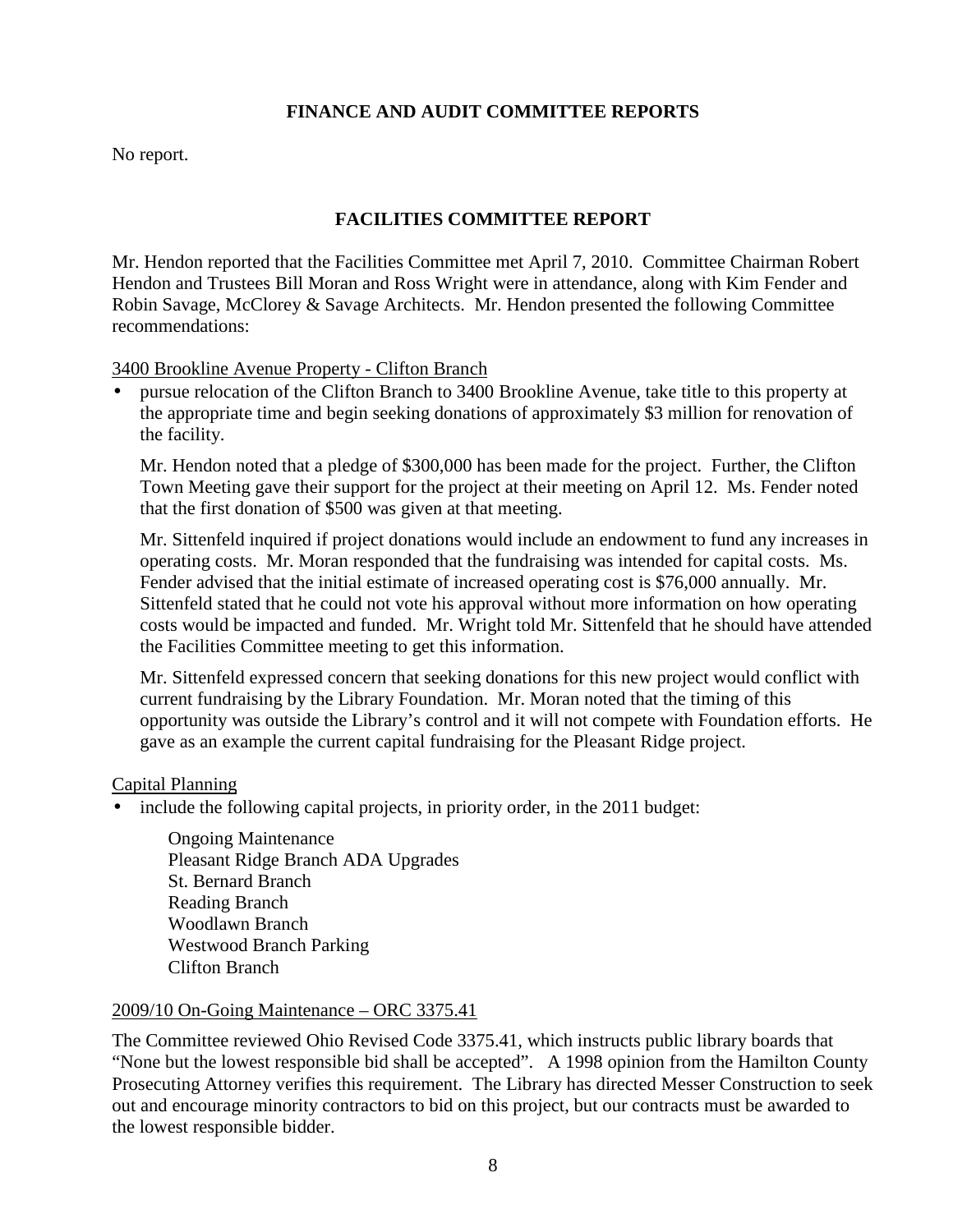Mr. Hendon moved that the Board approve the Facilities Committee Report as submitted, including taking title to the Brookline Avenue property and fundraising for the Clifton Branch project.

Voting for the motion: Mrs. Gettler – aye, Mr. Hendon – aye, Mrs. LaMacchia – aye, Mr. Moran – aye, Mr. Sittenfeld – no, Mr. Wright – aye and Mrs. Khoury – aye … 6 ayes. The motion carried. **(32-2010)**

### 2009/10 Ongoing Maintenance – Award of Contracts

Mr. Hendon reported that sealed bids for the 2009/10 Ongoing Maintenance project were received April 6, 2010. The lowest bids for five trade contracts, including alternates 1 and 2, totaled  $$1,633,464$  – about \$44,000 below the bid estimate of \$1,677,200. The total project budget, including construction management fees and contingency, is \$2,500,000.

With a letter of recommendation from Messer Construction and in accordance with the requirement of ORC 3375.41 to award to the lowest responsible bidder, Mr. Hendon recommended award of the following contracts:

| Total                |                             | \$1,633,464.00 |
|----------------------|-----------------------------|----------------|
| TC-05 Electric       | <b>United Electric</b>      | \$342,000.00   |
| TC-04 HVAC/Controls  | <b>Feldkamp Enterprises</b> | \$691,908.00   |
| TC-03 Roofing        | Wm. Kramer & Son            | \$147,920.00   |
| TC-02 Asphalt Paving | J.K. Meurer Corporation     | \$91,736.00    |
| TC-01 General Trades | <b>Solica Construction</b>  | \$359,900.00   |

Mr. Hendon moved that the Board approve the Facilities Committee Report as submitted, specifically the award of contracts for the 2009/10 Ongoing Maintenance project. Mr. Moran seconded.

Voting for the motion: Mrs. Gettler, Mr. Hendon, Mrs. LaMacchia, Mr. Moran, Mr. Sittenfeld, Mr. Wright and Mrs. Khoury … 7 ayes. The motion carried. **(33-2010)**

### **DEVELOPMENT COMMITTEE REPORT**

Mrs. Gettler reported that:

The Library

- the Library received an unrestricted bequest of \$10,000 from the estate of L. Patton Davis.
- the Library is celebrating the  $50<sup>th</sup>$  year of the Pet Memorial Fund founded by Library employee Eugenia Rhein in 1960.

Library Foundation

- over 50 people attended the Rick Steves fundraiser held prior to his public program on March 27. They received signed editions of his *Europe Through the Back Door,* ate international cuisine donated by downtown restaurants, and had front row seats for the program. Net proceeds to the Library Foundation exceeded \$4,000.
- the Foundation's next quarterly meeting will be held on April 22.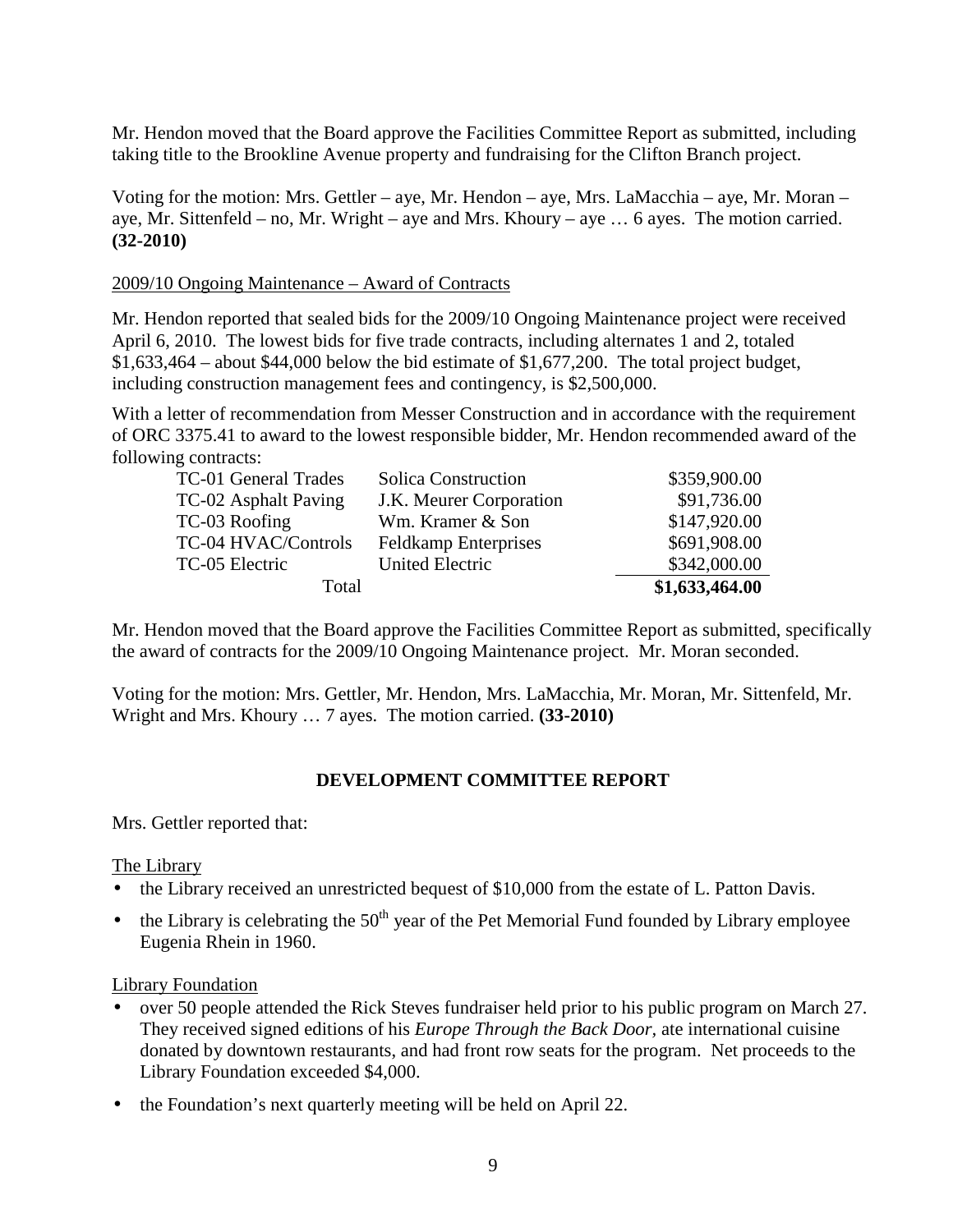Friends of the Public Library

- the Friends sale at the Green Township Branch on March 11 and 12 grossed \$6,920. The next mini sale will be April 16 and 17 at the Pleasant Ridge Branch.
- the Friends have regularly scheduled sale hours at their warehouse on Vine Street in Hartwell. For the first 11 months of their fiscal year, these sales have grossed \$72,107, up 22% from the previous year.
- through the assistance of Trustee Paul Sittenfeld, the Friends are beneficiaries of a large number of books for future sale.
- the Friends received 50 boxes of law books donated by a local law firm.
- on April 11, the Friends hosted a members-only reception with renowned paper engineer Bruce Foster, preceding his public presentation.
- the next Friends board meeting will be April 23, followed by the annual members' meeting.

The report was received and filed.

# **LEGISLATIVE AFFAIRS AND LAW COMMITTEE REPORT**

### Ohio Library Council Legislative Day

Mr. Wright reported that the Ohio Library Council (OLC) held its annual legislative day in Columbus on March 16. Library staff met with legislators or their staff in each of Hamilton County's eleven House and Senate districts. As part of the OLC briefing, the Library's Executive Director Kim Fender presented the results of a statewide survey on public libraries.

The report was received and filed.

Mr. Wright left the meeting.

# **COMMUNITY AND PUBLIC RELATIONS COMMITTEE REPORT**

### Summer Reading Program Promotion

Mr. Sittenfeld reported that the 2010 Summer Reading Program Lights, Camera…Read will begin with a kickoff event on May 31 at every Library location and run through July 31. This year the program will include a new online registration component, purchased by the Friends of the Public Library.

In March, the Board approved adding a paid media campaign to promote the Summer Reading Program. As directed by the Board, an analysis was conducted of last year's program participation and the results were used to develop the most effective mix of media, timing of the campaign and a budget for this year's program.

A total of 37,298 readers in four age groups participated in the 2009 Summer Reading Program – 11% teens, 17% preschool children, 42% school age children (6-12 year olds) and 30% adults.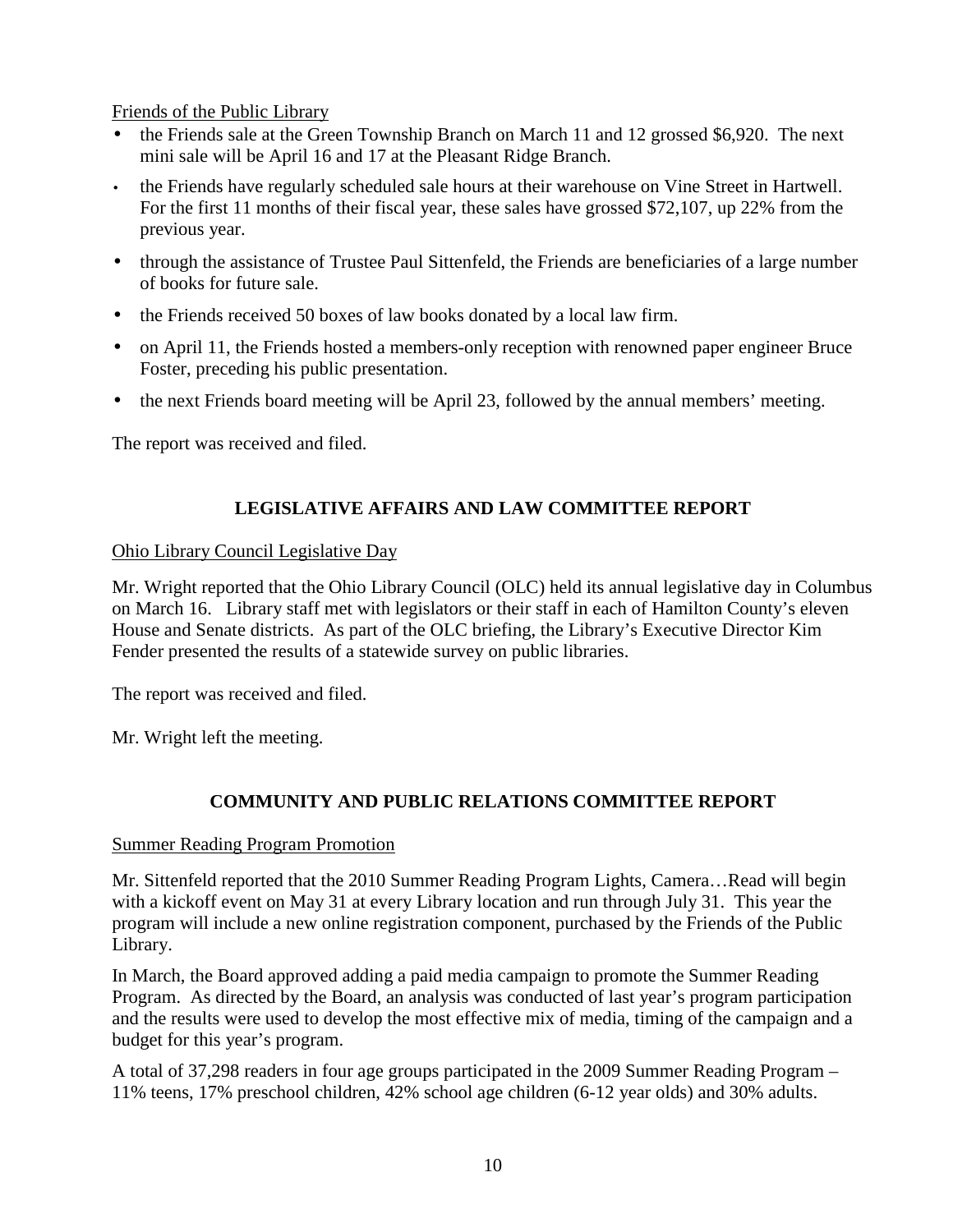Working with Focus/FGW, a Cincinnati advertising/marketing/data mining ad agency, the paid media campaign will target an audience of school age children and women age 25-49, focusing on the three week period May 10-30, with a media mix of cable television and radio ads, digital billboards at 5 urban locations, online advertising and search engine marketing. The budget would be distributed as follows:

| Cable                   | 9,800    |
|-------------------------|----------|
| Radio                   | 19,900   |
| Digital billboards      | 5,000    |
| Digital ads             | 6,200    |
| Search engine marketing | 2,000    |
| Media fees to Focus/FGW | 3,250    |
| <b>TOTAL</b>            | \$46,150 |

Promotions planned by the Public Relations Department to complement the paid media campaign include:

- a Summer Reading website.
- a 30-second public service announcement to air on Local 12 and on the Library's digital signage.
- full-color bookmarks to be handed out at all library locations and at upcoming outreach events.
- meetings with key community contacts
- a booth at the Flying Piglet Kids Fun Run & Festival on May 1
- a photo shoot in the TeenSpot on April 14.

### Community and Public Relations Activities

Mr. Sittenfeld also presented a report on major marketing efforts in April and notable media coverage and news releases.

The reports were received and filed.

# **AD HOC STRATEGIC PLAN COMMITTEE REPORT**

#### Update on Planning Process

Ms. Fender reported that OrangeBoy, the firm hired to assist in the development of the Library's next strategic plan, has begun their analysis using Library cardholder and use data and GIS maps. Some preliminary findings include:

- only 32% of households in Hamilton County have children
- 52% of Hamilton County households have a Library card
- 70% of cardholders are under the age of 50 and the average age of a cardholder is 38 the same as the median age of a Hamilton County resident
- 10 zip codes represent more than one-third of all cardholders and 20 zip codes represent nearly two-thirds of all cardholders
- top 10 home libraries account for 49% of all cardholders